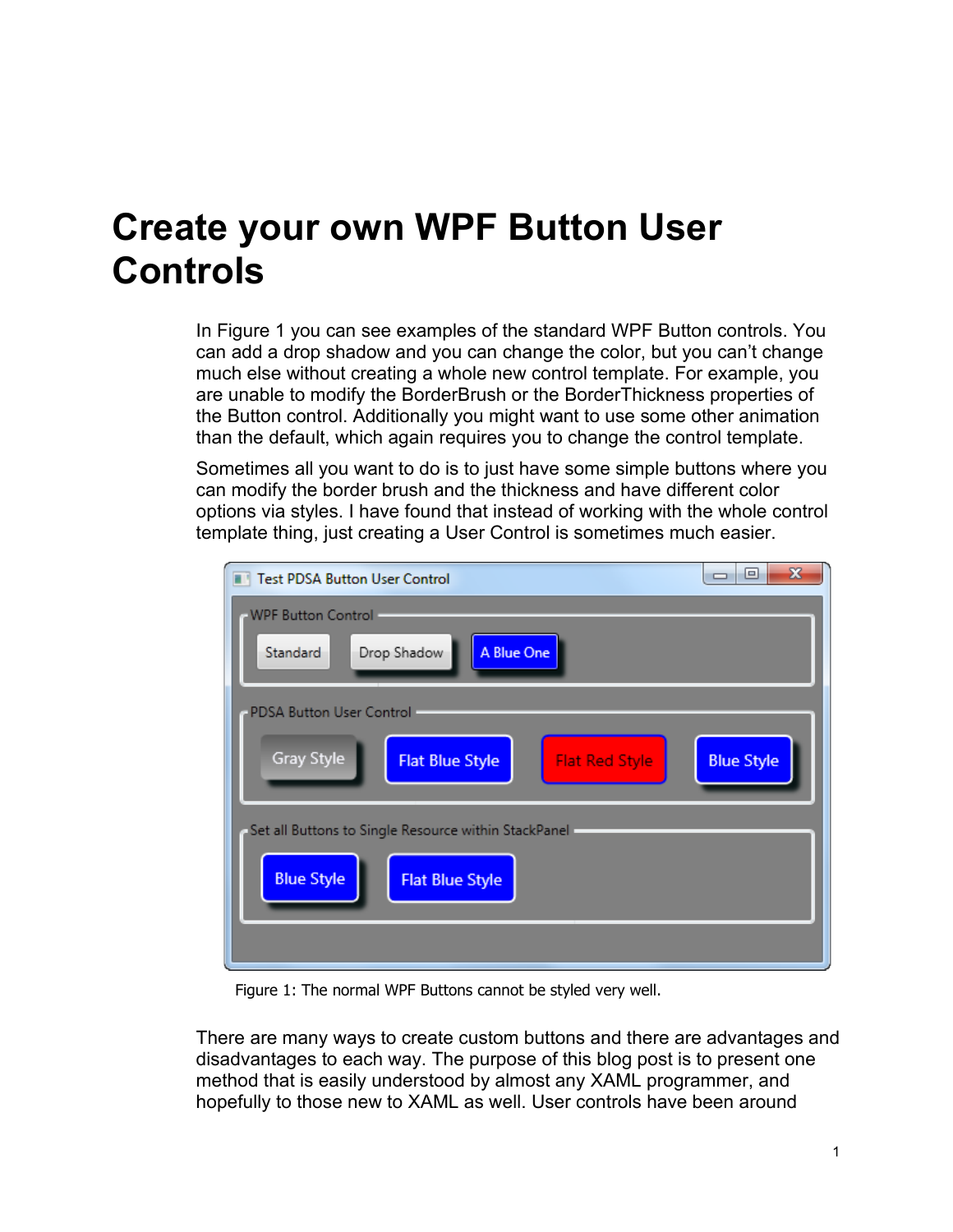since the Visual Basic 4.0 days. Most developers understand the value of using user controls. With XAML user controls you can put these controls into a WPF User Control Library or a Silverlight Class Library and reference those DLLs from any WPF or Silverlight application. This gives you great reusability. By using resource dictionaries and appropriate use of styles you can make your user controls very customizable as shown in [Figure 1.](#page-0-0) The 2<sup>nd</sup> row of buttons you see are the same button user control with just different styles applied.

#### **The User Control**

The XAML for your Button user control is actually very simple. You use a single Border control and a TextBlock control within that Border as shown in [Listing 1.](#page-1-0)

```
<Border Name="hoverBorder"
        Style="{DynamicResource hoverBorder}"
        MouseDown="hoverBorder_MouseDown"
       MouseUp="hoverBorder_MouseUp"
       MouseEnter="hoverBorder MouseEnter"
       MouseLeave="hoverBorder_MouseLeave"
        MouseLeftButtonUp="hoverBorder_MouseLeftButtonUp">
  <TextBlock Text="{Binding Path=Text}"
              Name="tbText"
              Style="{DynamicResource hoverTextBlock}" />
</Border>
```
Listing 1: The XAML for a Button user control is just a Border and TextBlock

<span id="page-1-0"></span>The definition for this user control is in a DLL named PDSA.WPF. Notice that there are Style definitions for both the Border and the TextBlock. We used styles contained in a resource dictionary as opposed to setting up dependency properties for each individual attribute that we might want to set. This allows us to create a few different resource dictionaries, each with a different theme for the buttons. You can see the three different themes we created in [Figure 1.](#page-0-0) The **Gray Style** button uses a resource dictionary that is contained in the PDSA.WPF DLL. The other two styles are in the main project and can be referenced from your App.xaml or from within the Window/User Control where you need the button.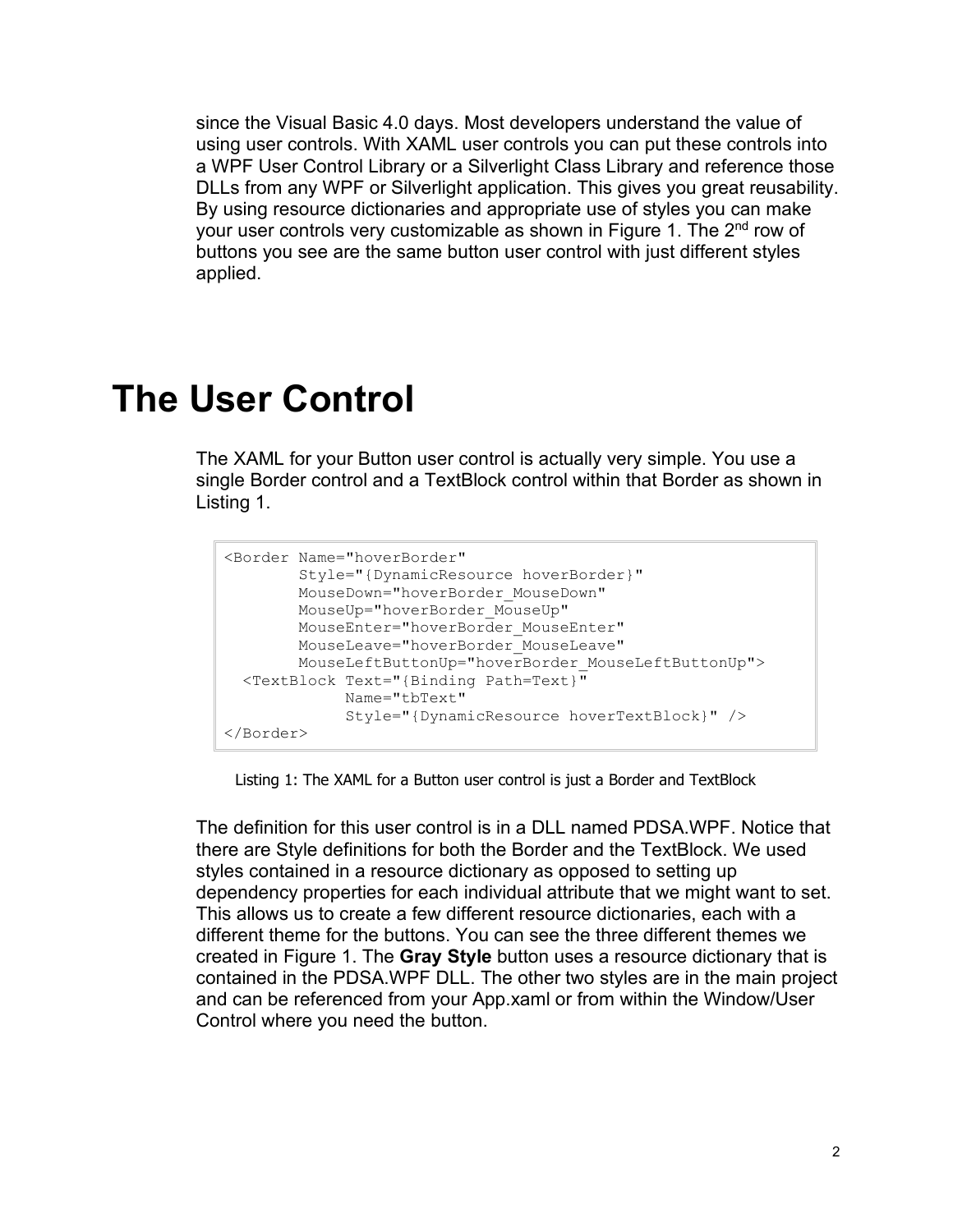# **Changing Colors in Response to Mouse Events**

When a user moves over a button or presses a button you should give some visual feedback to that user. You can do this with animation using the Visual State Manager or Event Triggers in WPF. To keep things simple for this blog post, I simply respond to the various mouse events and change the Background property to a different color. When the mouse is pressed, I also change the Foreground color of the Text in the TextBlock control. The code for each of the mouse events is shown below.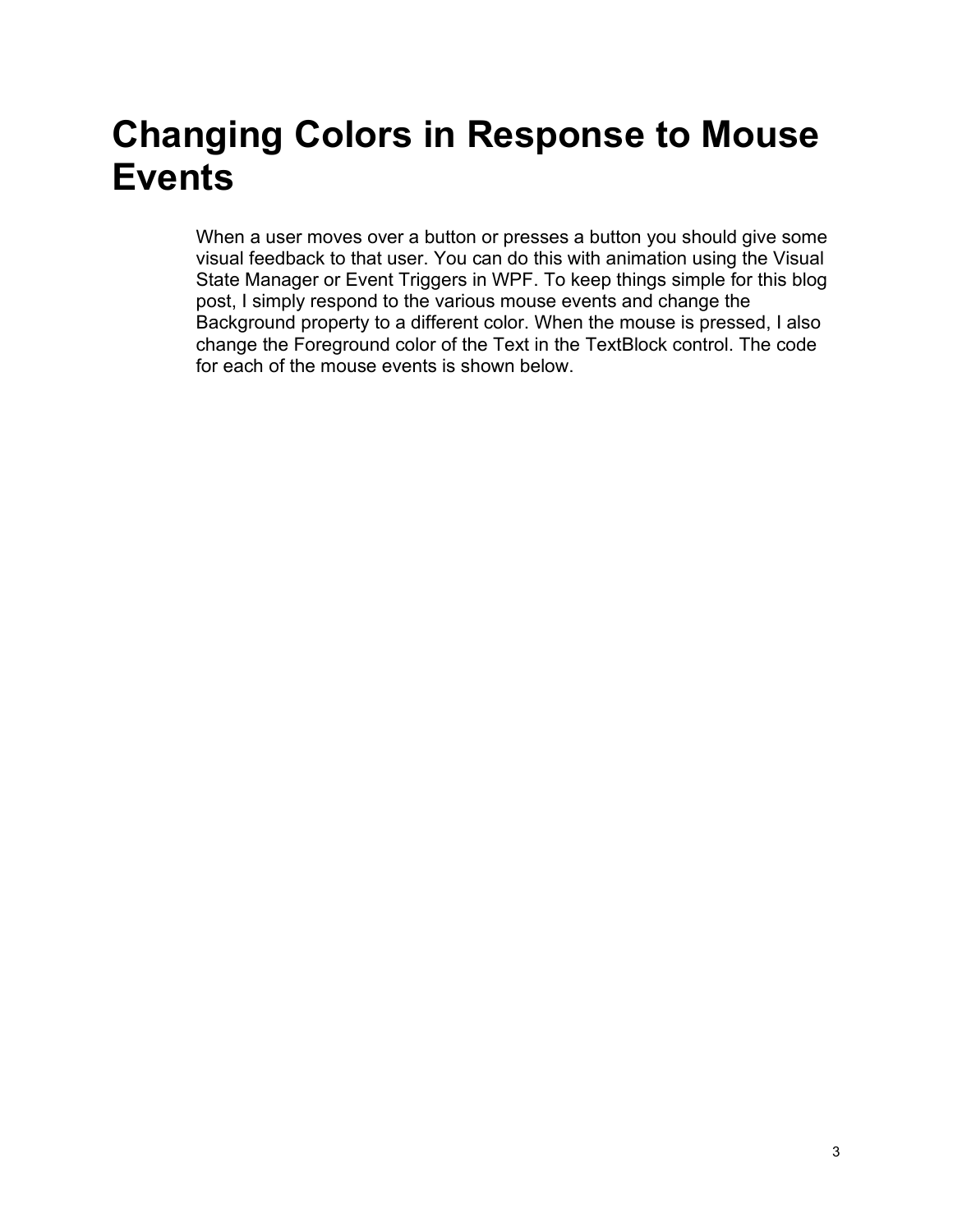```
private void pdsaButtonBorderStyle_MouseEnter(
 object sender, MouseEventArgs e)
{
  pdsaButtonBorderStyle.Background = 
   (Brush)this.FindResource("pdsaButtonOverStyle");
}
private void pdsaButtonBorderStyle_MouseLeave(
 object sender, MouseEventArgs e)
{
  pdsaButtonBorderStyle.Background = 
   (Brush)this.FindResource("pdsaButtonNormalStyle");
}
private void pdsaButtonBorderStyle_MouseDown(
 object sender, MouseButtonEventArgs e)
{
  // Save old Foreground Brush
  TextBrush = tbText.Foreground;
  pdsaButtonBorderStyle.Background = 
   (Brush)this.FindResource("pdsaButtonPressedStyle");
  tbText.Foreground = 
   (SolidColorBrush)this.FindResource(
      "pdsaButtonTextBlockStylePressed");
}
private void pdsaButtonBorderStyle_MouseUp(
 object sender, MouseButtonEventArgs e)
{
  RestoreNormal();
}
private void RestoreNormal()
{
   pdsaButtonBorderStyle.Background = 
   (Brush)this.FindResource("pdsaButtonNormalStyle");
  tbText.Foreground = _TextBrush;
}
```
Notice that in the code above that you use the FindResource() method instead of accessing the this.Resources[] collection. That is because you want to be able to set the resource dictionary at any level, not just on this user control. FindResource() will search upward through your UI tree looking for a resource that match the names you see that start with "pdsa".

You will need a Click event that you can raise when the user clicks on the button. Here is the definition for that Click event.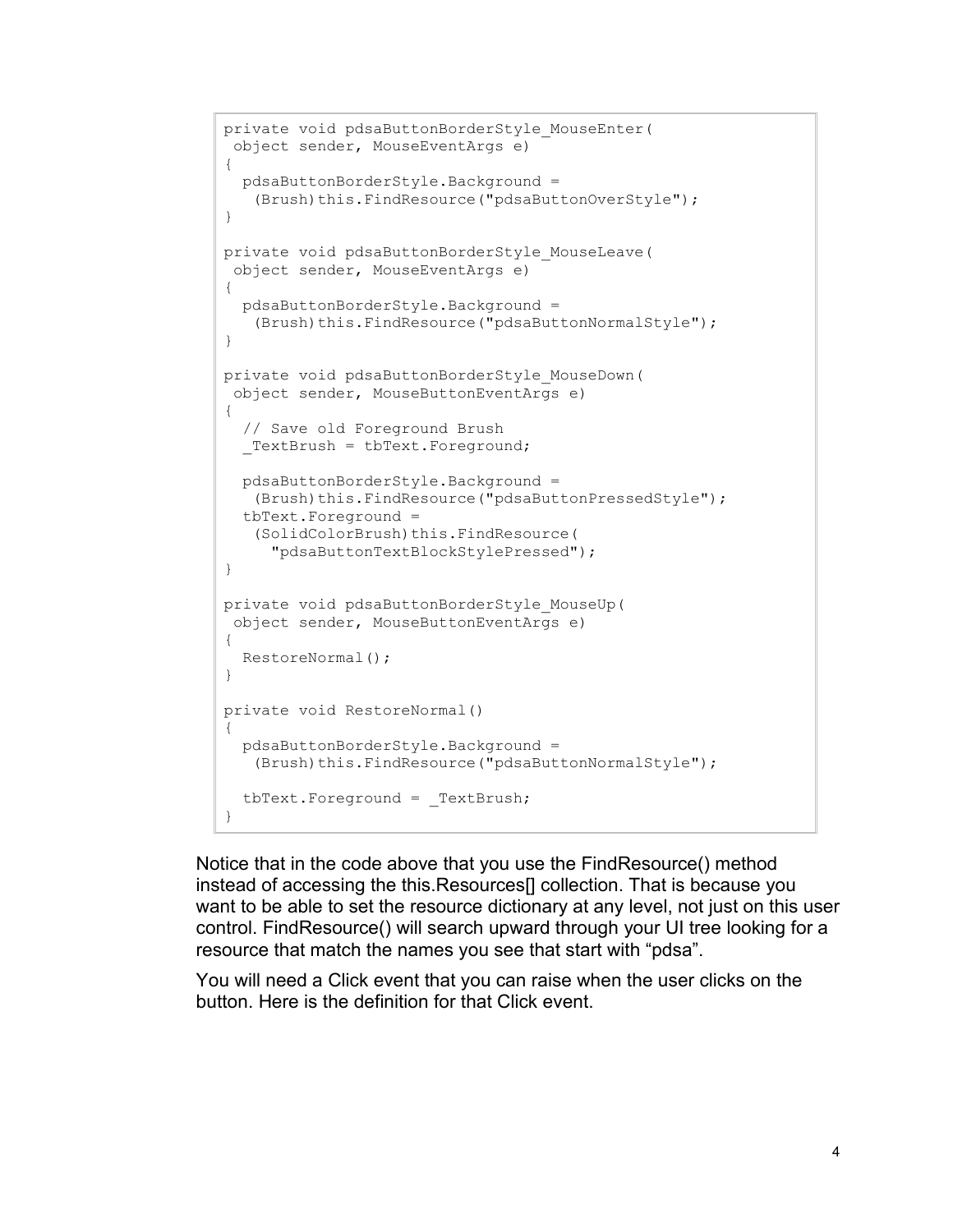```
private void pdsaButtonBorderStyle_MouseLeftButtonUp(
 object sender, MouseButtonEventArgs e)
{
  RaiseClick(e);
}
public delegate void ClickEventHandler(object sender, 
RoutedEventArgs e);
public event ClickEventHandler Click;
protected void RaiseClick(RoutedEventArgs e)
{
   if (null != Click)
    Click(this, e);
  RestoreNormal();
}
```
#### **The Default Resource Dictionary**

Below is the definition of the resource dictionary file contained in the PDSA.WPF DLL. This dictionary can be used as the default look and feel for any button control you add to a window. I have included two additional resource dictionaries in the main project as examples of how you can change the resources to give your buttons a different look. You need to keep the **x:Key** names the same, but you can change any of the attributes of color or thickness that you want. You can even change from Gradient colors to a SolidColorBrush as you can see I did when you look at the different resource dictionaries.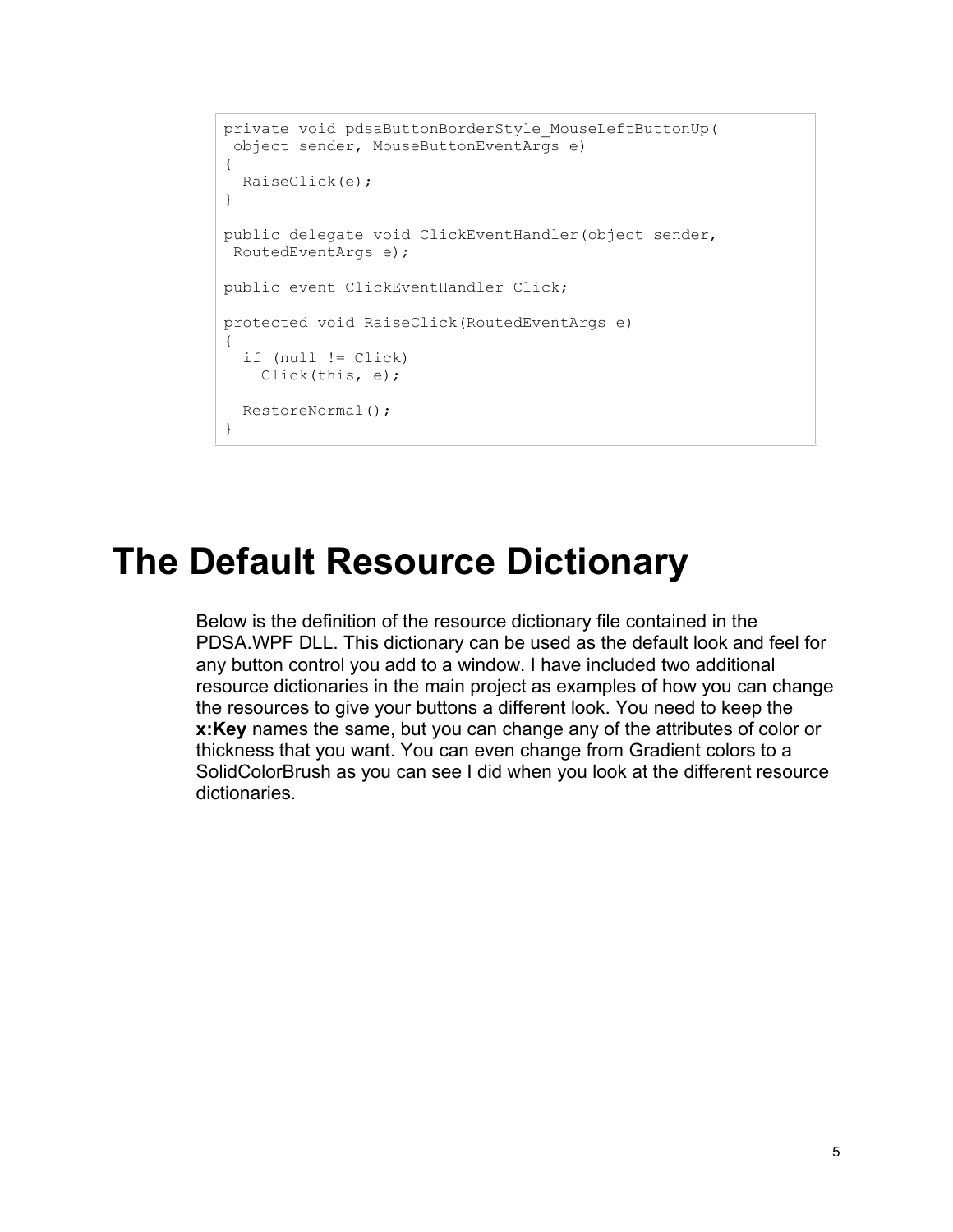```
<ResourceDictionary xmlns="http://schemas.microsoft.com/
                             winfx/2006/xaml/presentation"
    xmlns:x="http://schemas.microsoft.com/winfx/2006/xaml">
  <!-- Hover TextBlock Style -->
  <Style TargetType="TextBlock"
          x:Key="pdsaButtonTextBlockStyle">
     <Setter Property="Foreground"
             Value="GhostWhite" />
     <Setter Property="Margin"
             Value="10" />
     <Setter Property="FontSize"
            Value="14" />
  </Style>
  <!-- Hover Brush for Pressed Hover Button Text Block -->
  <SolidColorBrush x:Key="pdsaButtonTextBlockStylePressed"
                    Color="Black" />
  <!-- Hover Border Thickness -->
  <Thickness x:Key="pdsaButtonBorderStyleThickness"
              Bottom="0"
              Left="0"
              Right="0"
              Top="0" />
  <!-- Hover Border Brush -->
  <SolidColorBrush x:Key="pdsaButtonBorderBrushStyle"
                    Color="Black" />
  <!-- Style for when hovering over button -->
  <RadialGradientBrush x:Key="pdsaButtonOverStyle">
     <GradientStop Color="#FF5F5F5F"
                   Offset="0" />
     <GradientStop Color="#FFADADAD"
                  Offset="1" />
  </RadialGradientBrush>
  <!-- Style for when button is pressed -->
  <LinearGradientBrush EndPoint="1,0.5"
                        StartPoint="0,0.5"
                       x:Key="pdsaButtonPressedStyle">
     <GradientStop Color="#FF5F5F5F"
                   Offset="0" />
     <GradientStop Color="#FFADADAD"
                  Offset="1" />
  </LinearGradientBrush>
  <!-- Style for normal button -->
  <LinearGradientBrush EndPoint="0.5,1"
                         StartPoint="0.5,0"
                        x:Key="pdsaButtonNormalStyle">
     <GradientStop Color="#FF5F5F5F"
                  Offset="0" />
     <GradientStop Color="#FFADADAD"
                  Offset="1" />
  </LinearGradientBrush>
  <!-- Overall Style for Hover Button -->
  <Style TargetType="Border"
          x:Key="pdsaButtonBorderStyle">
     <Setter Property="Margin"
            Value="6" />
     <Setter Property="CornerRadius"
```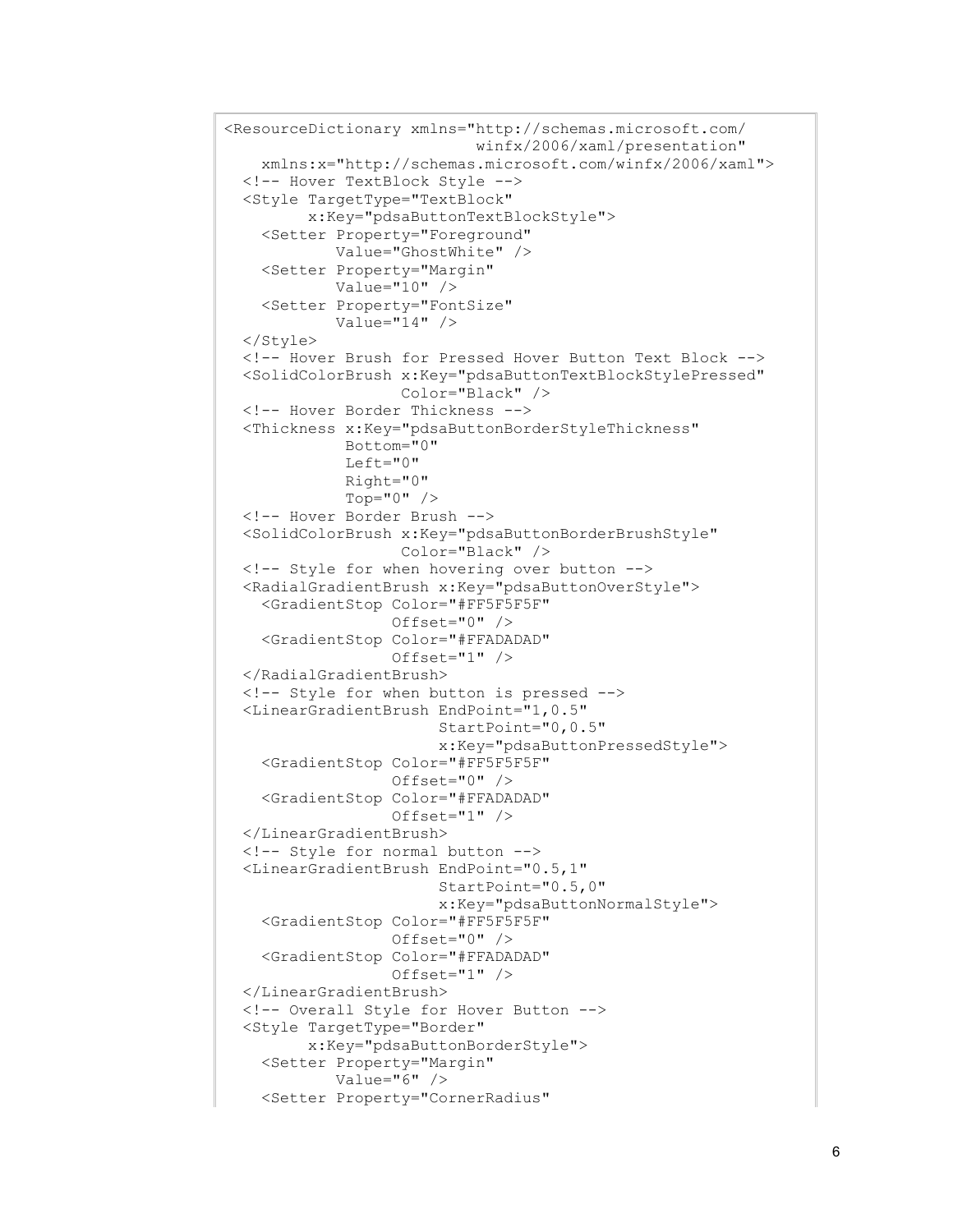```
 Value="5" />
     <Setter Property="Background"
            Value="{StaticResource pdsaButtonNormalStyle}" />
     <Setter Property="BorderBrush"
            Value="{StaticResource 
                    pdsaButtonBorderBrushStyle}" />
     <Setter Property="BorderThickness"
            Value="{StaticResource 
                     pdsaButtonBorderStyleThickness}" />
  </Style>
</ResourceDictionary>
```
You can look at the other two Resource Dictionary files when you download the sample.

### **Using the Button Control**

Once you make a reference to the PDSA.WPF DLL from your WPF application you will see the "PDSAucButton" control appear in your Toolbox. Drag and drop the button onto a Window or User Control in your application. I have not referenced the PDSAButtonStyles.xaml file within the control itself so you do need to add a reference to this resource dictionary somewhere in your application such as in the App.xaml.

```
<Application.Resources>
  <ResourceDictionary>
    <ResourceDictionary.MergedDictionaries>
       <ResourceDictionary 
         Source="/PDSA.WPF;component/PDSAButtonStyles.xaml" />
    </ResourceDictionary.MergedDictionaries>
  </ResourceDictionary>
</Application.Resources>
```
This will give your buttons a default look and feel unless you override that dictionary on a specific Window/User Control or on an individual button. The "Gray Style" button shown in [Figure 1](#page-0-0) is what the default button looks like after setting the above code in your App.xaml and then dragging a button onto a Window.

If you wish to give a specific style to just a single button you can override the default by using the code below: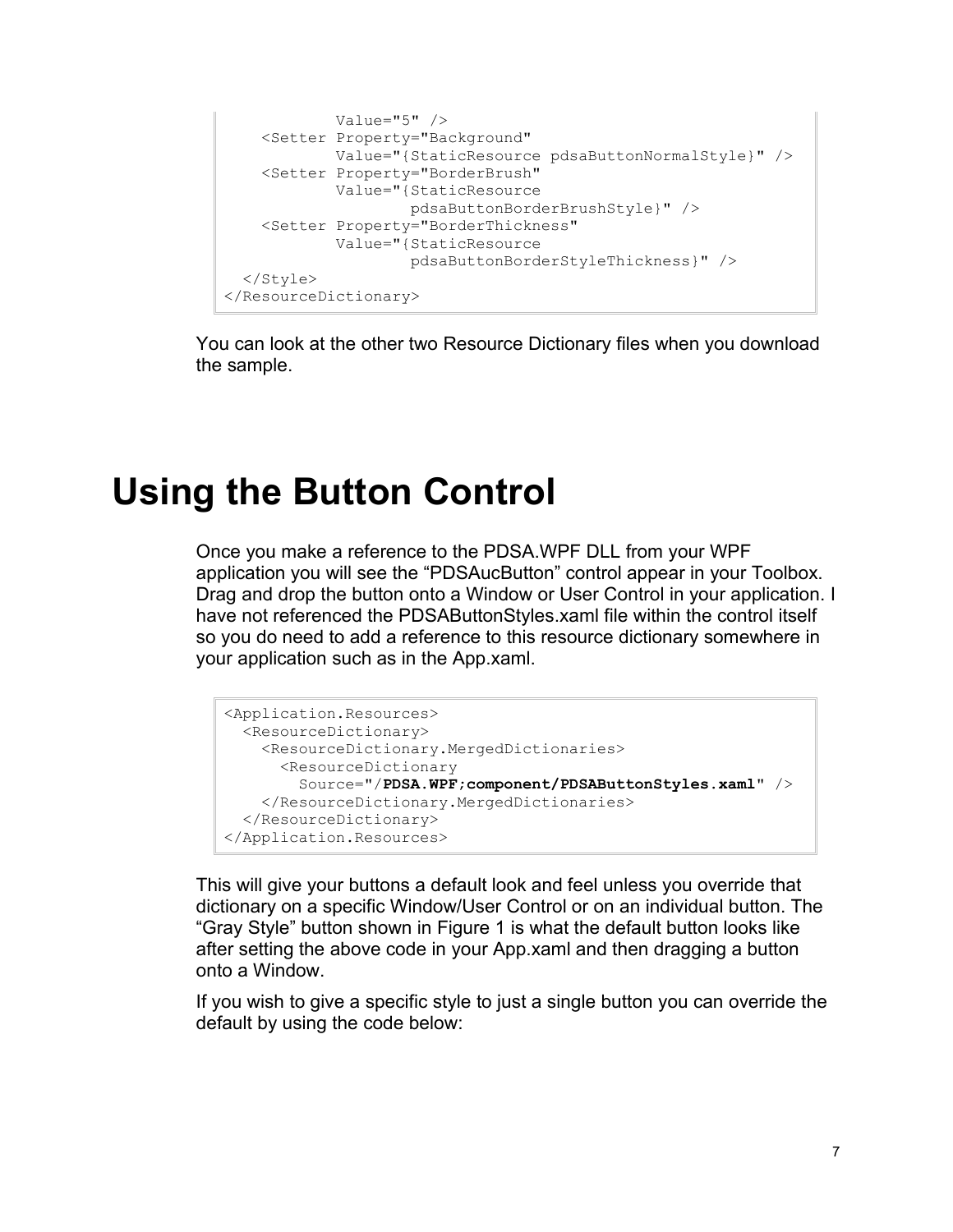```
<my:PDSAucButton HorizontalAlignment="Left"
                   Margin="6"
                  Text="Flat Blue Style"
                  x:Name="btn2"
                  Click="btn2_Click"
                   VerticalAlignment="Top">
  <my:PDSAucButton.Resources>
     <ResourceDictionary Source="FlatBlueButtonStyles.xaml" />
  </my:PDSAucButton.Resources>
</my:PDSAucButton>
```
If you want to override a series of buttons within one specific StackPanel, or within a specific Window or User Control, you simply set the Resources section for that control as shown below:

```
<StackPanel Orientation="Horizontal"
             VerticalAlignment="Top">
  <!-- Set Styles for All Buttons. 
        This overrides the App.xaml styles -->
  <StackPanel.Resources>
     <ResourceDictionary Source="FlatBlueButtonStyles.xaml" />
  </StackPanel.Resources>
  <my:PDSAucButton HorizontalAlignment="Left"
                     Margin="6"
                     Text="Blue Style"
                    x:Name="btn11"
                    Effect="{StaticResource mainDropShadow}"
                    VerticalAlignment="Top" />
  <!-- Can assign a custom set of styles -->
  <my:PDSAucButton HorizontalAlignment="Left"
                     Margin="6"
                    Text="Flat Blue Style"
                    x:Name="btn12"
                    VerticalAlignment="Top" />
</StackPanel>
```
In the above sample, all buttons within this StackPanel control are styled using the resource dictionary FlatBlueButtonStyles.xaml.